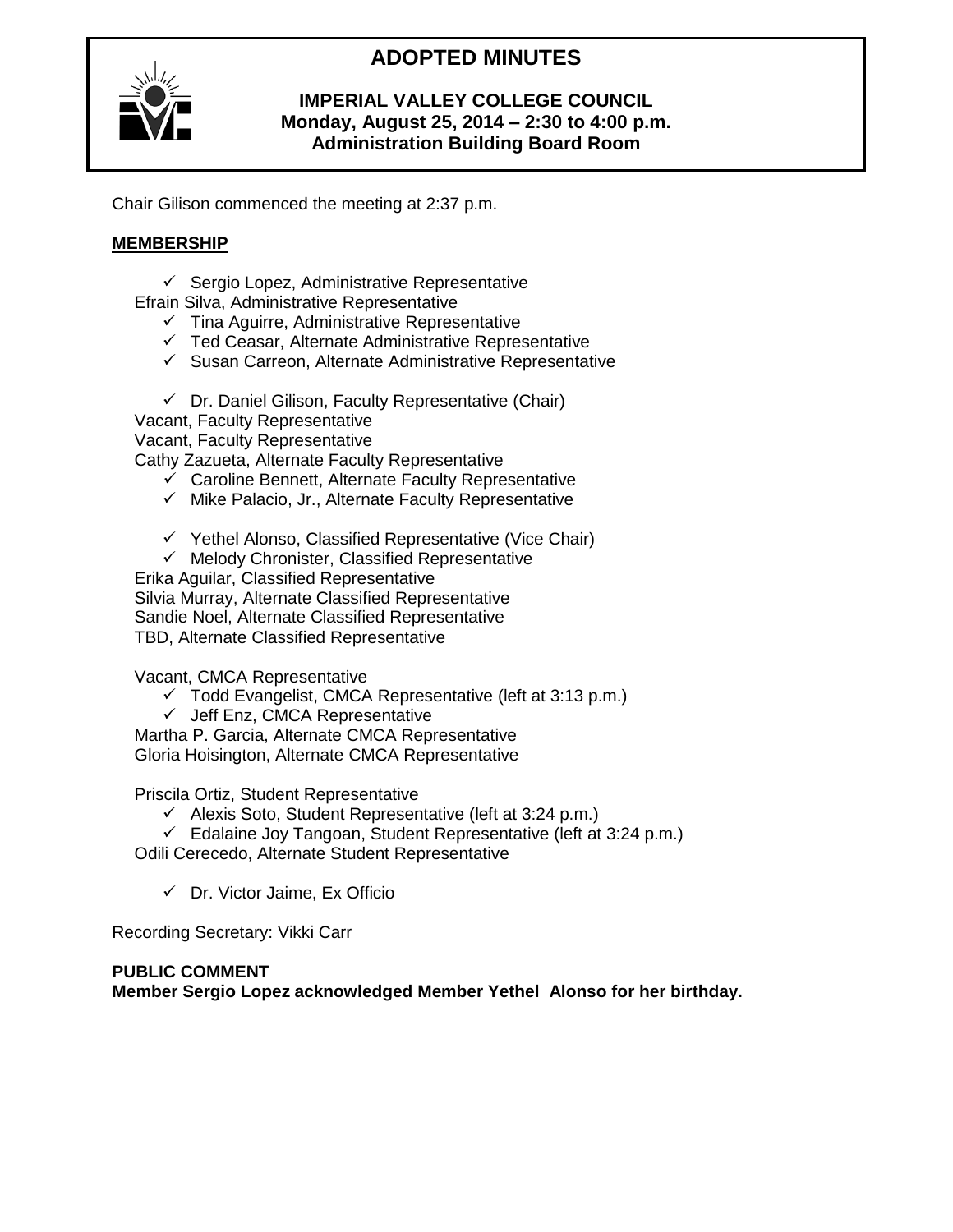### **APPROVAL OF MINUTES DATED MAY 12, 2014 M/S/C Member Tina Aguirre/ Member Sergio Lopez. Motion Passed.**

#### **AREA REPORTS/UPDATES**

College Council Report – Daniel Gilison

- Announced the addition of the agenda committee. Announced the committee met last week to discuss today's agenda and will continue with this process. He stated one of the things that the agenda committee will take care of is the membership changes.
- College Council will be held once a month. He asked those in attendance not to delay items.
- Requested that attachments to agenda items be sent when the request for an agenda item is sent.

#### **Measure J and L Report – John Lau**

- Announced the end of construction for a while.
- Announced \$50 million in bonds are still outstanding; however, stated there is not enough property values for another five years. He stated the last project will be the removal of the 500 buildings which would take place in the next thirty (30) days.

#### **Program Review Update – Ted Ceasar**

- Announced the completed a progress reports for 13-14 and demonstrated a complete cycle report to final preliminary budget with feedback to program reviews and included assessment of institutional effectiveness. He stated that for the year 14-15 program review has started and the data has been sent to the programs.
- Announced that SPOL must be used and there is a tight timeline.
- Announced deadline for program review is September 24.
- Announced timeline is as follows: Dean review by October 3, Resource Committees by October 24, Budget and Fiscal by 10/31, President's Cabinet by 1/20/15 for the 15-16 FY.
- Announced there has been training going on with the program review template. Programs are being asked to use the templates.

Chair Gilison stated that the deadlines seemed compacted but understands the reason.

Vice Chair Alonso asked who was in charge of checking for shortfall. Dean Ceasar stated it was the supervisor.

#### **Budget Update/Financial – John Lau**

VP Lau asked to hold his report until his PowerPoint presentation.

### **ASG President Update – Priscila Ortiz**

- Announced ASG had an Information Booth on the first two days of school.
- Announced ASG provided answers to students' questions along with bottle waters.
- Announced that a Welcome Back BBQ would be held on August 28.
- Elections to be held on September 2-3, for junior senator elections and stated give positions were available.

### **President's Update – Victor Jaime**

- Fall semester is well underway, we have met target, over 3,000 FTES.
- Bringing back winter session, marketing efforts will go towards promoting winter sessions and we anticipate it will be successful again.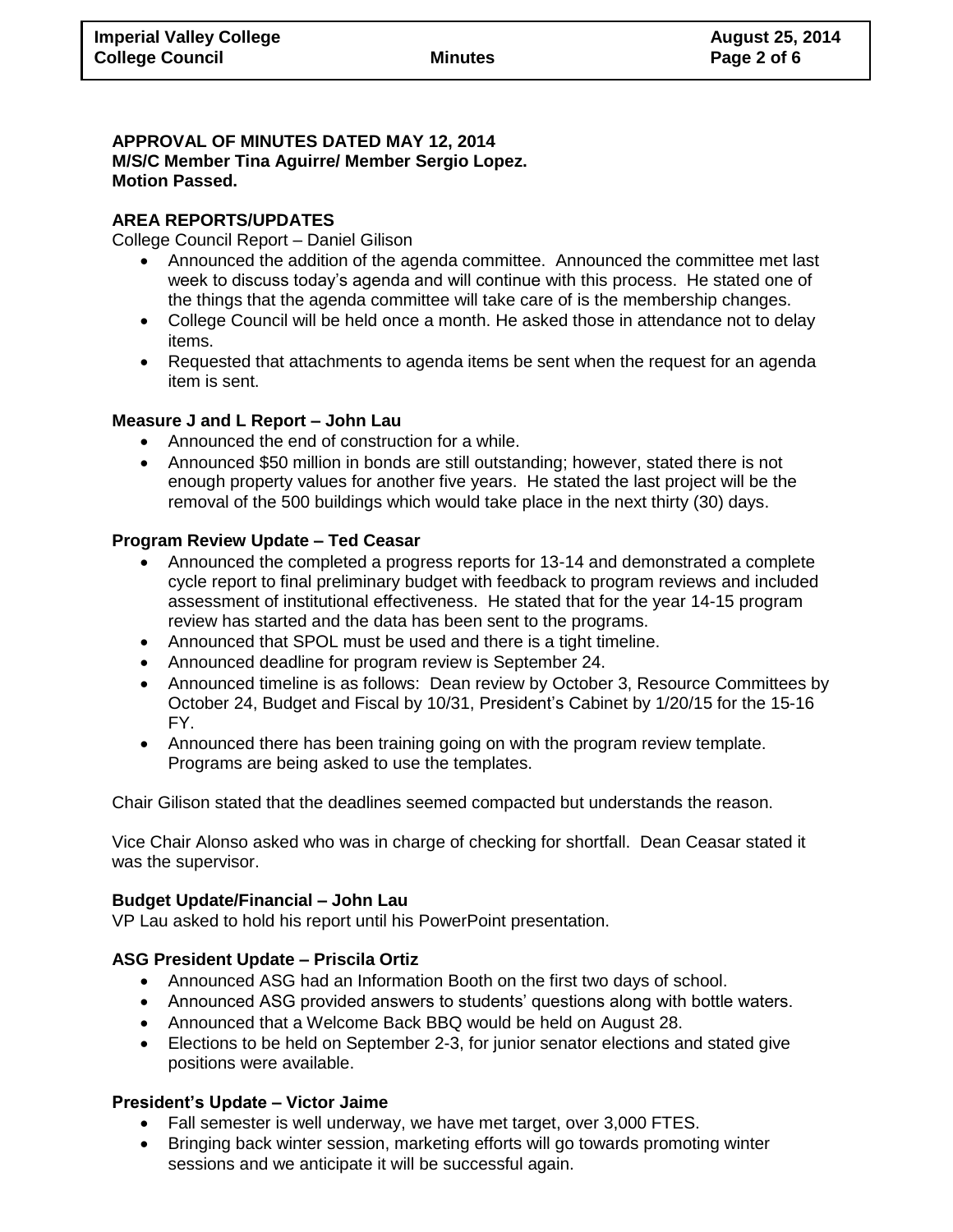- Special board meeting on Thursday regarding fact finding at 6:00 p.m.
- There is a plan to have two additional board retreats, one will be to discuss Recommendation 1, which has to do with planning and the other one is to discuss AB86, which looks at various scenarios in case things start to change. He stated the District needs to be prepared and discuss potential implications.
- Two weeks from today will be first SDICCCA meeting. Announced he has been selected as Vice President and will be President for 2015-2016.
- Announced SB850 is the baccalaureate degrees for CA Community Colleges which allows a pilot program and stated IVC's interest is in the nursing program. He announced the Governor is expected to sign the bill.
- A couple of activities over the summer included the CETYS MOU signing which he stated was a phenomenal program which offered programs such as engineering. He stated there is discussion to do the same with other colleges in the near future.

### **SUB-COMMITTEE REPORTS**

### **Competitive Athletics Committee – Eric Lehtonen**

Announced the first fall meeting would take place on September 11 at noon.

### **Environmental Health & Safety Committee – Tim Nakamura**

 Gina Madrid announced that quorum was not met on May 15 and therefore no meeting was held. She announced the next meeting as September 11 at 1:30 p.m.

### **Facilities and Environmental Improvement Committee – Jeff Enz**

- Announced that a meeting would be held this Friday at 2:00 p.m. and there would be discussion regarding the facilities, campus beautification, and putting a plan together that will allow people to help people understand which way to go as well as discuss digital items.
- Announced an agenda would go out tomorrow.
- Announced a discussion regarding art on campus will be discussed at the meeting.

# **Public Relations & Marketing Committee – Mike Nicholas**

 Mike Nicholas announced that the first meeting would be held the first couple weeks of September and stated the biggest issue is getting faculty to participate in the meetings.

### **Student Affairs Committee – Sergio Lopez**

Sergio Lopez announced the first meeting would be held next week on Wednesday.

### **Campus Hour and Professional Development Committee – Tina Aguirre**

 Tina Aguirre announced that the committee had not met and was waiting to find out what faculty is on the committee.

# **OTHER COMMITTEE REPORTS**

### **Academic Senate – Daniel Gilison**

- Announced last Wednesday was Michael Heumann's first meeting.
- Announced AB86 discussion took place.
- Announced faculty vacancies.

# **Budget and Fiscal Planning Committee – Mike Nicholas**

- Announced the committee met on August 5 and stated balancing the budget was biggest item.
- VP Lau stated there would be a meeting Wednesday and it would be for the final recommendation of the budget to the Board.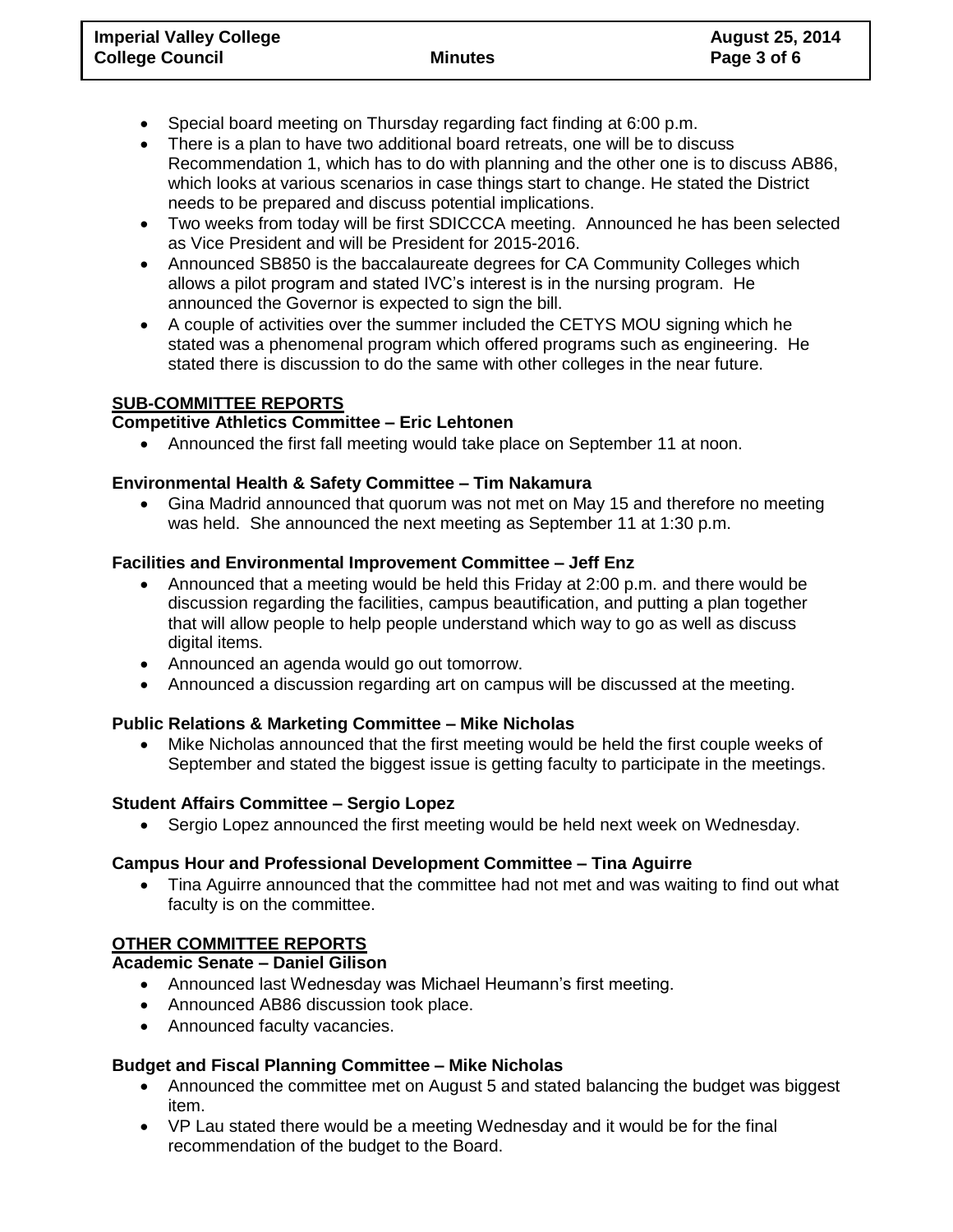### **Technology Planning Committee – Jeff Enz**

Announced the committee had not met but would next month.

### **Accreditation/CART Committee – Nicholas Akinkuoye**

 Announced the CART committee is going to meet tomorrow at 3:30 p.m. He stated they have two new appointments: SLO coordinator Jill Nelipovich and Brian McNeece is cochair with Tina Aguirre.

### **Staffing Committee – Shawn Larry**

• There was no report.

### **DISCUSSION AND INFORMATION ITEMS**

### **1. Committee Evaluations – Daniel Gilison (Attachment A)**

Chair Gilison presented the item and stated evaluation forms must be completed. He stated the form was approved last academic year. He stressed the importance of having the forms filled out by the next College Council. He recommended chairs work with the committee recording secretaries to send out the evaluations and return them in a timely manner. He stated failure to submit them in a timely manner would be considered in the evaluation of the committee.

Member Tina Aguirre stated it was easier to evaluate and fill out the forms at the end of each meeting.

Alternate Member Ted Ceasar stressed the importance of the evaluations and stated they were part of IVC's evidence and assessment for accreditation.

Chair Gilison stated he would send another reminder.

### **2. Accreditation Update – Nicholas Akinkuoye**

VP Akinkuoye presented a PowerPoint and reviewed the accreditation status report and provided updates.

He stated recommendations 1 and 8 are important to take care as this was the last time a warning would be given.

Melody Chronister noted that the timeline has passed and asked if it would be updated.

VP Akinkuoye stated it would be updated and stressed the importance of timely submissions and following the timeline.

### **3. Campus Hour – Nicholas Akinkuoye**

VP Akinkuoye presented a PowerPoint titled *Campus Hour and Time Block Discussion*. His suggestion is to keep campus hour but also to expand it to maximize its efficiency. He explained the importance and the impact of the ACCJC accreditation and how it affects other program accreditations.

He suggested going from two campus hours a week currently scheduled from 11:50 a.m. – 1:15 p.m. Tuesday/Thursday, to Monday – Thursday from 12:50 p.m. – 1:50 p.m.

There was further discussion regarding the campus hour activities and needs.

It was announced the item would be added as action item at the next regular meeting.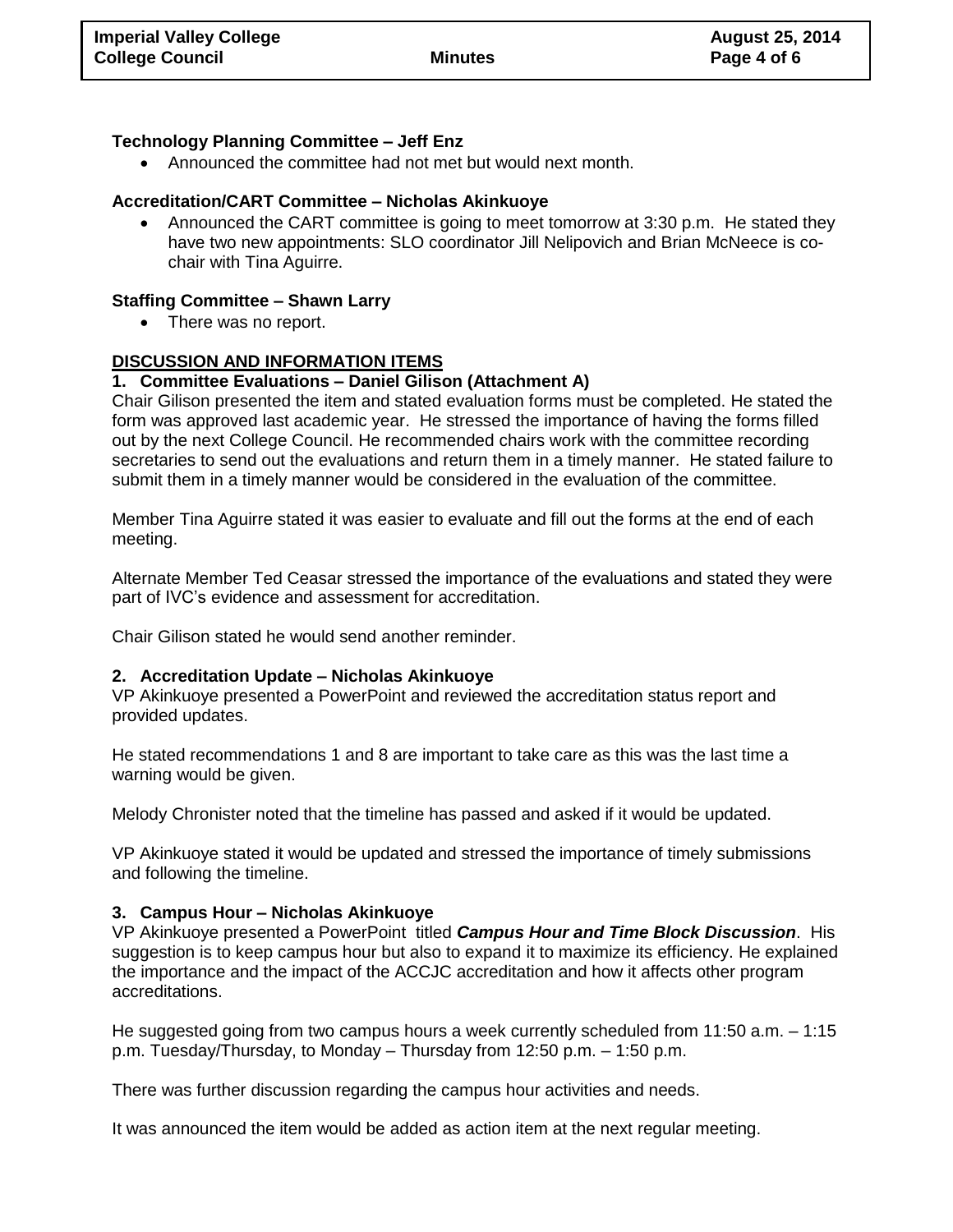CTA President Mary-Jo Wainwright asked how the proposed information would be distributed to the campus and in particular to the faculty, stating it should be widely distributed.

It was suggested that the PowerPoint be emailed to all users.

Member Jeff Enz stated there was a lot of debate about the data presented earlier of whether or not it supported to discontinue Campus Hour and asked decision and data was used to expand it.

Member Tina Aguirre suggested the PowerPoint be sent but stated the timeline should stand and understands it is a short turnaround.

Vice President Todd Finnell asked that other services be considered when deciding on Campus Hour such as public transportation, hvac, cafeteria, student feedback, etc.

### **4. Enrollment Update – Melody Chronister**

Was provided in an earlier report.

### **5. 2014-15 Budget – John Lau**

- Presented a PowerPoint from the August 6 Board Retreat. He reviewed the key points that need to be addressed.
- He discussed the budget options and the pros and cons.
- PowerPoints will be attached to minutes.

### **6. Extended Coverage Hours for IT Staff – Jeff Enz**

Director Jeff Enz stated that last semester IT expanded the coverage hours and found the first couple of weeks of the semester were busier than other times. He stated the data from IT's standpoint is there is no demand for expanded coverage beyond the first couple of weeks and was asking for input.

Member Tina Aguirre stated she feels there is heavy use and feels the discussion should go to the Academic Senate since it involves instructors.

Director Enz stated that, in his opinion, the issue affects everyone and should stay with College Council.

CTA President Mary-Jo Wainwright stated that not enough information is disseminated campus wide.

This will be brought up again.

A special meeting will be called.

### **7. Review of Chapter 3 Administrative Procedures – Todd Finnell (Attachment B)**

- a. AP 3540 (Sexual Assaults on Campus)
- b. AP 3550 (Drug Free Environment and Drug Prevention Program)
- c. AP 3570 (Smoking on Campus)

VP Finnell stated that there are three administrative procedures. He reviewed the changes. He stated that input is needed.

### **ACTION ITEMS**

1. Approval of On-Line Calendar – Tina Aguirre